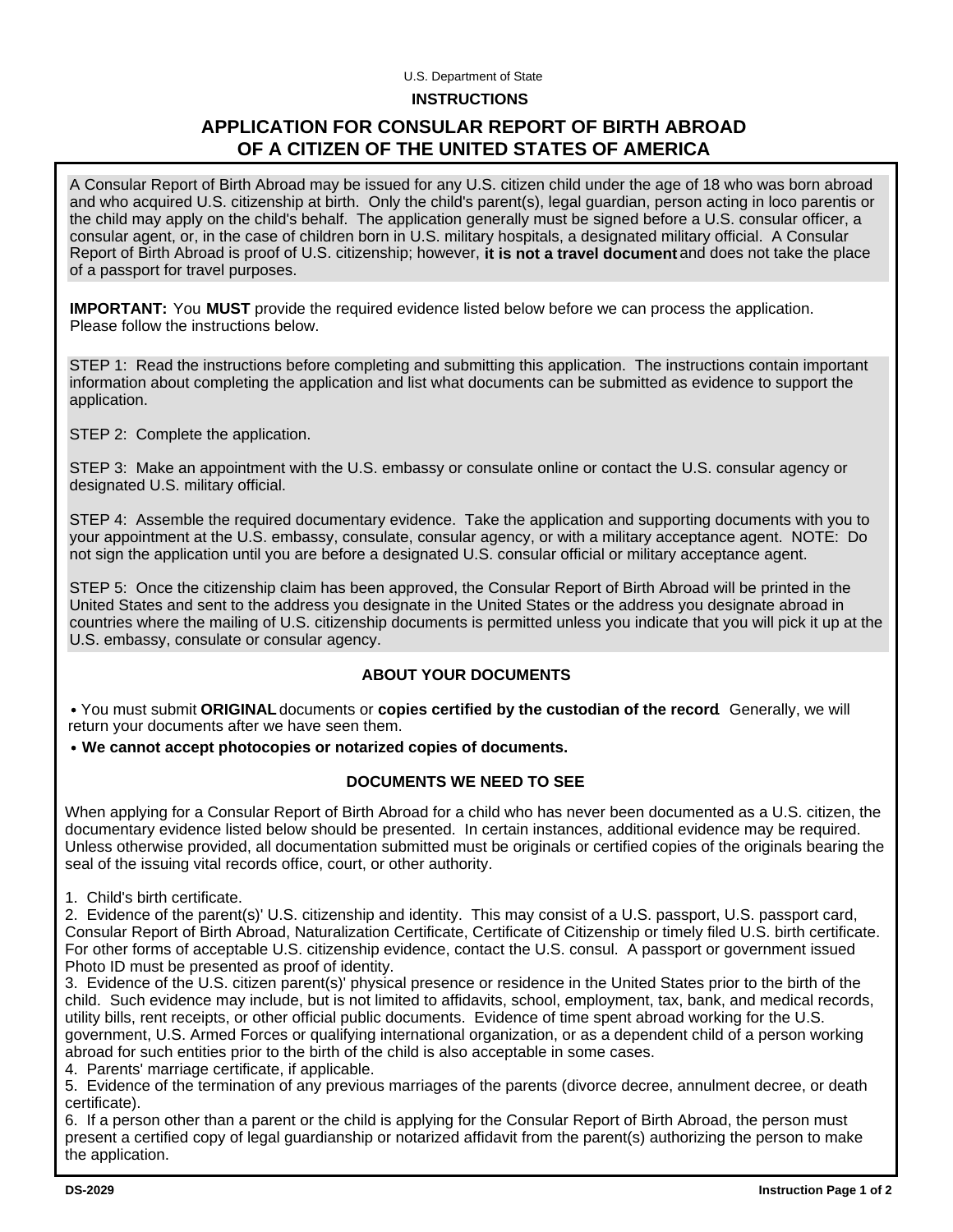Most of the items on the form are self-explanatory with the exception of the items discussed below. The numbers match the numbered items on the form.

1. Name of Child in Full: Enter the name of the child as it is recorded on the local birth certificate. If a different name is shown on the birth certificate, an explanatory affidavit from the parent or legal guardian must be presented regarding the correct name. When a child's name has been legally changed by adoption or certain other legal action amending the child's name from birth, the new name may be recorded on the application if supported by documentary evidence.

2. Sex: Check (X) box to indicate whether male or female.

3. Date of Birth: Write the month before the date and year. (Example: 10/2/2009). *(month)(day)(year)* 

4. Place of Birth: Enter the name of the city and country.

**Mother/Father/Parent. NOTE: If the U.S. citizen parent transmitting citizenship to the child is not present, he or she may complete State Department Form DS 5507 Affidavit of Parentage Physical Presence and Support and submit separately. The parent completing this application should provide as much information on the parent completing the Form DS 5507 as he or she has.)**

#### **INFORMATION ABOUT MOTHER/FATHER/PARENT**

5 and 11. Full Name: Enter Mother/Father/Parent's name as it appears on the passport and/or government issued identity document.

6 and 12. All Previous Legal Names: Enter all legal names ever used by father, including name at birth.

7 and 13. Sex: Check (X) box to indicate whether male or female.

8 and 14. Date of Birth: Write the month before the day and year. (Example: 10/2/2009).

*(month)(day)(year)* 

9 and 15. Place of Birth: Enter the name of the city, state/province (if applicable) and country.

10 and 16. Current Physical Address (Do not list a P.O. Box) (You may list an A.P.O. Address): Enter the address in the foreign country where the application is completed.

17. Enter Mailing Address

18 and 19. Citizenship: Please place an "X" in the "yes" box or the "no" box to indicate whether you are a U.S. citizen.

20. Enter yes or no if you and U.S. citizen parent of child were/was married to the child's other biological parent when the child was born.

21. List Date and Place of marriage and check current status of that marriage, adding date of death or divorce if applicable.

22 and 23. Marriage(s): Please list any other marriages as follows: Date of marriage; end date, if any; and manner ended, if applicable. If you have never been married, enter "none."

24 and 25. Time spent in the United States: List all dates you have been present in the United States.

26 and 27. Time spent abroad in U.S. Armed Forces, in other U.S. Government employment, with qualifying international organization, or as a dependent child of a person so employed: Official documentation of relevant periods of service from the appropriate governmental department or international organization must be presented. For names of qualifying organizations, consult the U.S. embassy or consulate.

28. Do not sign until you are appearing before the person administering the oath/affirmation.

29. Do not sign until you are appearing before the person administering the oath/affirmation.

30. The U.S. embassy or consulate official approving the issuance of the Consular Report of Birth Abroad will enter the serial number of the Consular Report of Birth Abroad and the date and place of issuance before signing this section.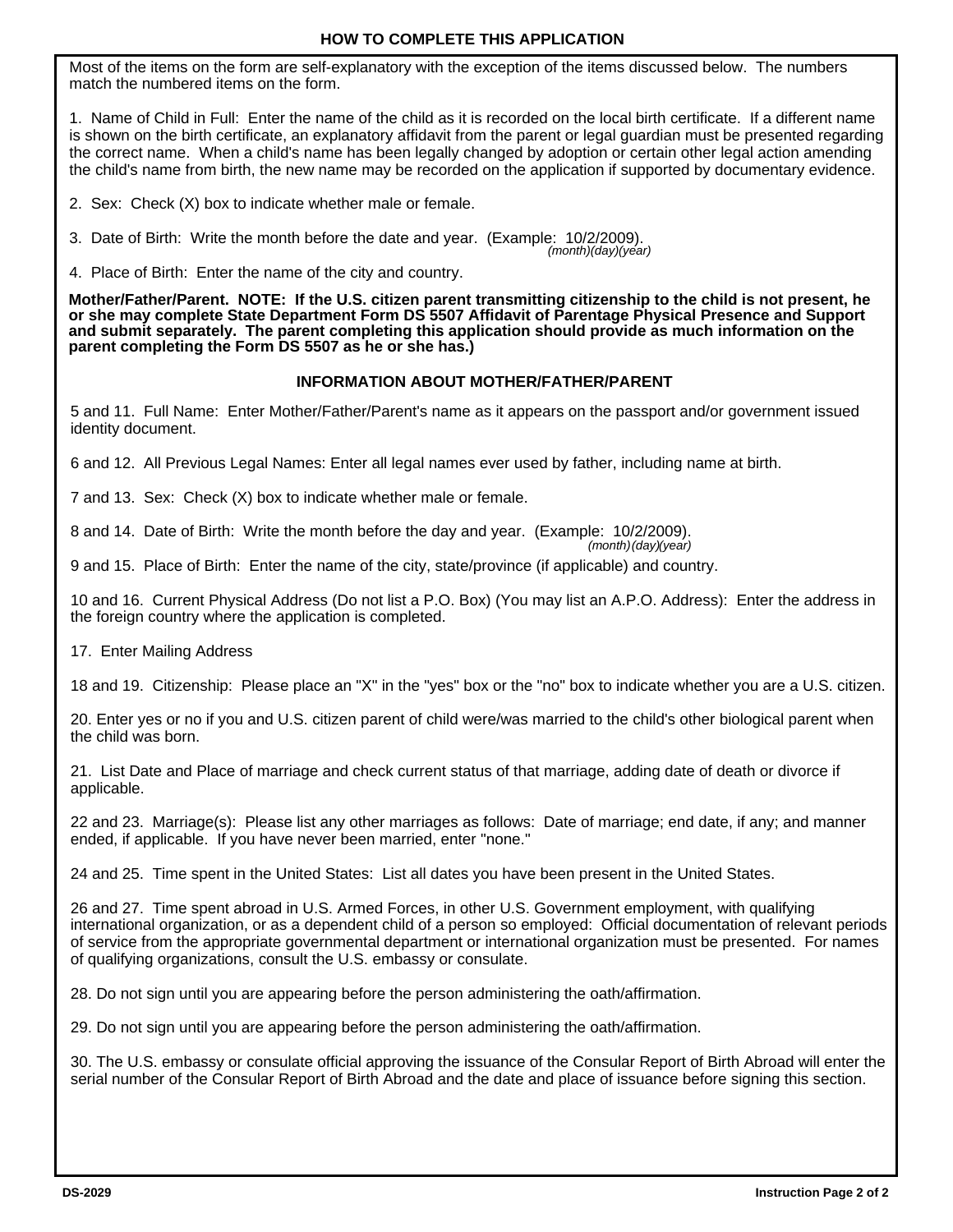

U.S. Department of State CHA COMB NO. 1405-0011

EXPIRES: 02/29/2016

# **APPLICATION FOR CONSULAR REPORT OF BIRTH ABROAD**

|                                                                                                                         |                             |                              | OF A CITIZEN OF THE UNITED STATES OF AMERICA<br><b>Registration Number</b> |                                                                                                                                                                                                                                                                                              | Estimated Burden: 20 minutes |  |
|-------------------------------------------------------------------------------------------------------------------------|-----------------------------|------------------------------|----------------------------------------------------------------------------|----------------------------------------------------------------------------------------------------------------------------------------------------------------------------------------------------------------------------------------------------------------------------------------------|------------------------------|--|
| A. THIS SECTION TO BE COMPLETED BY THE CHILD'S PARENT(S) OR GUARDIAN(S) OR THE CHILD (USE SECTION D CONTINUATION SHEET) |                             |                              |                                                                            |                                                                                                                                                                                                                                                                                              |                              |  |
|                                                                                                                         |                             |                              | <b>INFORMATION ABOUT THE CHILD</b>                                         |                                                                                                                                                                                                                                                                                              |                              |  |
| 1. Name of Child in Full                                                                                                |                             |                              |                                                                            |                                                                                                                                                                                                                                                                                              |                              |  |
|                                                                                                                         |                             |                              |                                                                            |                                                                                                                                                                                                                                                                                              |                              |  |
| (Last/Surname)<br>2. Sex<br>3. Date of Birth                                                                            |                             | (First)<br>4. Place of Birth |                                                                            | (Middle)                                                                                                                                                                                                                                                                                     |                              |  |
| M                                                                                                                       |                             |                              |                                                                            |                                                                                                                                                                                                                                                                                              |                              |  |
| (month) (day)                                                                                                           | (year)                      | (City)                       |                                                                            | (Country)                                                                                                                                                                                                                                                                                    |                              |  |
| information on the parent completing the Form DS 5507 as he or she has.)                                                |                             |                              |                                                                            | NOTE: (If the U.S. citizen parent transmitting citizenship to the child is not present, he or she may complete State Department Form DS 5507<br>Affidavit of Parentage Physical Presence and Support and submit it separately. The parent completing this application should provide as much |                              |  |
| <b>INFORMATION ON MOTHER/FATHER/PARENT</b>                                                                              |                             |                              | <b>INFORMATION ON MOTHER/FATHER/PARENT</b>                                 |                                                                                                                                                                                                                                                                                              |                              |  |
| 5. Full Name                                                                                                            |                             |                              | 11. Full Name                                                              |                                                                                                                                                                                                                                                                                              |                              |  |
|                                                                                                                         |                             |                              |                                                                            |                                                                                                                                                                                                                                                                                              |                              |  |
| (Last/Surname)                                                                                                          | (First)                     | (Middle)                     | (Last/Surname)                                                             | (First)                                                                                                                                                                                                                                                                                      | (Middle)                     |  |
| 6. All Previous Legal Names Used                                                                                        |                             |                              | 12. All Previous Legal Names Used                                          |                                                                                                                                                                                                                                                                                              |                              |  |
|                                                                                                                         |                             |                              |                                                                            |                                                                                                                                                                                                                                                                                              |                              |  |
| (Last/Surname)                                                                                                          | (First)                     | (Middle)                     | (Last/Surname)                                                             | (First)                                                                                                                                                                                                                                                                                      | (Middle)                     |  |
|                                                                                                                         |                             |                              |                                                                            |                                                                                                                                                                                                                                                                                              |                              |  |
| (Last/Surname)                                                                                                          | (First)                     | (Middle)                     | (Last/Surname)                                                             | (First)                                                                                                                                                                                                                                                                                      | (Middle)                     |  |
| 7. Sex                                                                                                                  | 8. Date of Birth<br>13. Sex |                              |                                                                            | 14. Date of Birth                                                                                                                                                                                                                                                                            |                              |  |
|                                                                                                                         | (month (day<br>(year)       |                              | Μ                                                                          | (month) (day)<br>(year)                                                                                                                                                                                                                                                                      |                              |  |
| 9. Place of Birth                                                                                                       |                             |                              | 15. Place of Birth                                                         |                                                                                                                                                                                                                                                                                              |                              |  |
| (City)                                                                                                                  | (State/Province)            | (Country)                    | (City)                                                                     | (State/Province)                                                                                                                                                                                                                                                                             | (Country                     |  |
| 10. Current Physical Address (Do not list P.O. Box)<br>(A.P.O. Address Permitted)                                       |                             |                              | (A.P.O. Address Permitted)                                                 | 16. Current Physical Address (Do not list P.O. Box)                                                                                                                                                                                                                                          |                              |  |
| (Address Line 1)                                                                                                        |                             |                              | (Address Line 1)                                                           |                                                                                                                                                                                                                                                                                              |                              |  |

*(City, State/Province, Country, Postal Code)*

*(Phone Number(s))* 

*(Email Address)* 

Use this address if Consular Report of Birth will be mailed?

17. Mailing Address *(if different from Current Physical Address) (Do not list a P.O. Box.) (You may list an A.P.O. address)* 

*(Address Line 1) (City, State/Province, Country and Postal Code)*

*(Phone Number(s))*

*(Email Address)*

Yes No Use this address if Consular Report of Birth Ves No No<br>
Will be mailed?

*(City, State/Province, Country, Postal Code)*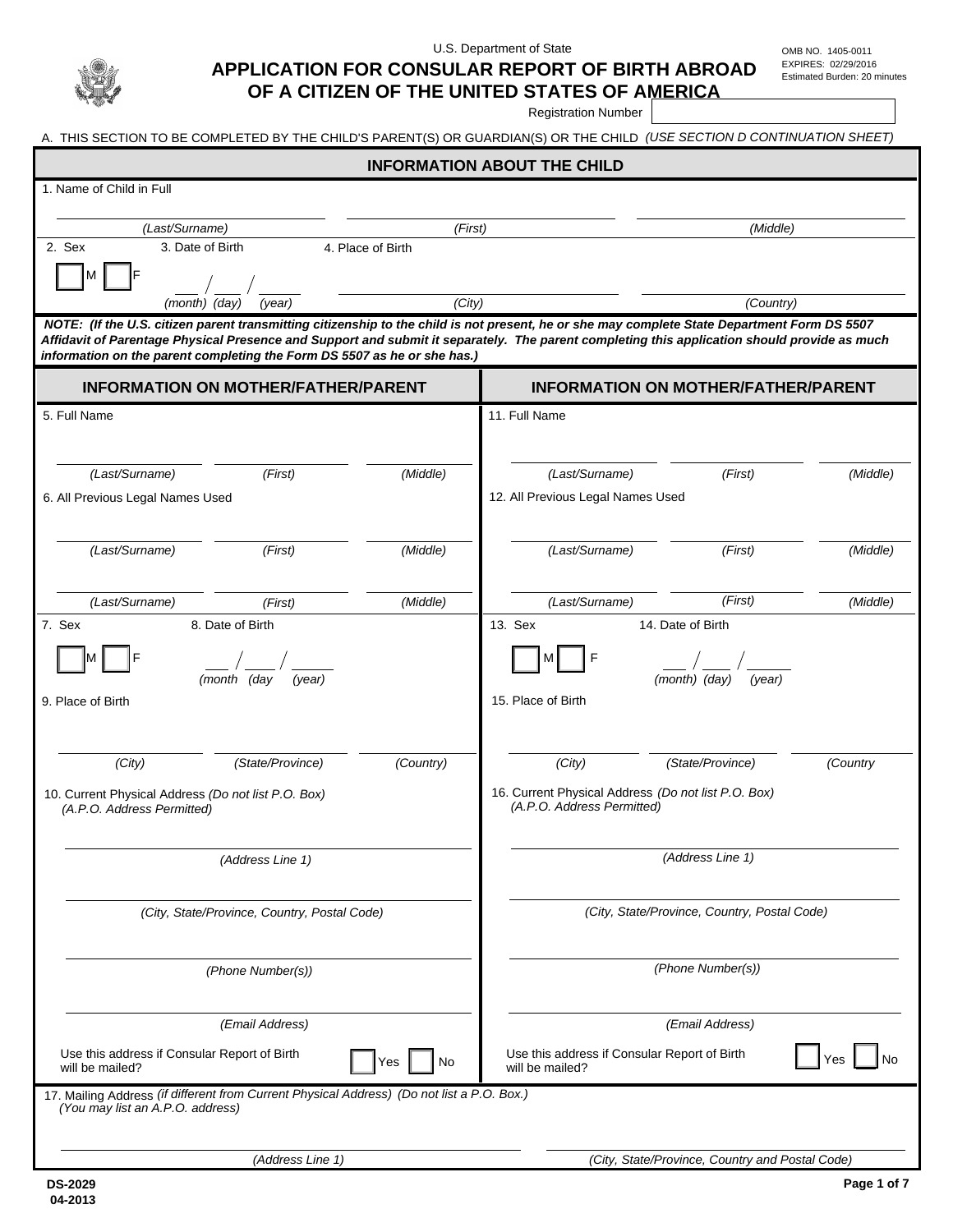| (Continued)<br><b>INFORMATION ON MOTHER/FATHER/PARENT</b>                                                                                                                                                                                                                                                                  |                     |                                                                                                                                                                                                                                                                                                                            | (Continued)<br><b>INFORMATION ON MOTHER/FATHER/PARENT</b>                            |                          |                          |
|----------------------------------------------------------------------------------------------------------------------------------------------------------------------------------------------------------------------------------------------------------------------------------------------------------------------------|---------------------|----------------------------------------------------------------------------------------------------------------------------------------------------------------------------------------------------------------------------------------------------------------------------------------------------------------------------|--------------------------------------------------------------------------------------|--------------------------|--------------------------|
| 18. Citizenship<br>Are you a U.S. Citizen or U.S. Non-Citizen National?<br>No<br>Yes                                                                                                                                                                                                                                       |                     |                                                                                                                                                                                                                                                                                                                            | 19. Citizenship<br>Are you a U.S. Citizen or U.S. Non-Citizen National?<br>No<br>Yes |                          |                          |
|                                                                                                                                                                                                                                                                                                                            |                     |                                                                                                                                                                                                                                                                                                                            | <b>MARITAL STATUS OF THE PARENTS</b>                                                 |                          |                          |
| 20. Were you married to the child's other biological parent when the child was born?                                                                                                                                                                                                                                       |                     |                                                                                                                                                                                                                                                                                                                            | No<br>Yes                                                                            |                          |                          |
| 21. Date and Place of Marriage to the child's other biological parent and current status                                                                                                                                                                                                                                   |                     |                                                                                                                                                                                                                                                                                                                            |                                                                                      |                          |                          |
|                                                                                                                                                                                                                                                                                                                            |                     |                                                                                                                                                                                                                                                                                                                            |                                                                                      |                          |                          |
| (month) (day)<br>(year)                                                                                                                                                                                                                                                                                                    | $\overline{(City)}$ |                                                                                                                                                                                                                                                                                                                            | (State/Province)<br>(Country)                                                        |                          |                          |
| Death<br><b>Still Married</b><br>Divorced<br>(month) (day)<br>$(month)$ $(day)$<br>(year)<br>(year)                                                                                                                                                                                                                        |                     |                                                                                                                                                                                                                                                                                                                            |                                                                                      |                          |                          |
| (Continued)                                                                                                                                                                                                                                                                                                                |                     |                                                                                                                                                                                                                                                                                                                            |                                                                                      | (Continued)              |                          |
| <b>INFORMATION ON MOTHER/FATHER/PARENT</b><br>22. Please list any other marriages (Show Name(s) of Spouse(s), Dates and<br>Current Status) if applicable (Death, Divorce, Still Married). If you have<br>never been married, enter "None." (If additional space is needed, please<br>use the Section D Continuation Sheet) |                     | <b>INFORMATION ON MOTHER/FATHER/PARENT</b><br>23. Please list any other marriages (Show Name(s) of Spouse(s), Dates and<br>Current Status) if applicable (Death, Divorce, Still Married). If you have<br>never been married, enter "None." (If additional space is needed, please<br>use the Section D Continuation Sheet) |                                                                                      |                          |                          |
| 24. Precise Periods of Time in United States<br>(if additional space is needed, please use the Section D Continuation Sheet)                                                                                                                                                                                               |                     | 25. Precise Periods of Time in United States<br>(if additional space is needed, please use the Section D Continuation Sheet)                                                                                                                                                                                               |                                                                                      |                          |                          |
| Place (City, State)                                                                                                                                                                                                                                                                                                        | Date                | Date<br>(month-day-year) (month-day-year)                                                                                                                                                                                                                                                                                  | Place (City, State)                                                                  | Date<br>(month-day-year) | Date<br>(month-day-year) |
|                                                                                                                                                                                                                                                                                                                            | From                | To                                                                                                                                                                                                                                                                                                                         |                                                                                      | From                     | To                       |
|                                                                                                                                                                                                                                                                                                                            | From                | To                                                                                                                                                                                                                                                                                                                         |                                                                                      | From                     | To                       |
|                                                                                                                                                                                                                                                                                                                            | From                | To                                                                                                                                                                                                                                                                                                                         |                                                                                      | From                     | To                       |
|                                                                                                                                                                                                                                                                                                                            | From                | To                                                                                                                                                                                                                                                                                                                         |                                                                                      | From                     | To                       |
|                                                                                                                                                                                                                                                                                                                            | From                | To                                                                                                                                                                                                                                                                                                                         |                                                                                      | From                     | To                       |
|                                                                                                                                                                                                                                                                                                                            | From                | To                                                                                                                                                                                                                                                                                                                         |                                                                                      | From                     | To                       |
|                                                                                                                                                                                                                                                                                                                            | From                | To                                                                                                                                                                                                                                                                                                                         |                                                                                      | From                     | To                       |
|                                                                                                                                                                                                                                                                                                                            | From                | To                                                                                                                                                                                                                                                                                                                         |                                                                                      | From                     | To                       |
|                                                                                                                                                                                                                                                                                                                            | From                | To                                                                                                                                                                                                                                                                                                                         |                                                                                      | From                     | To                       |
|                                                                                                                                                                                                                                                                                                                            | From                | To                                                                                                                                                                                                                                                                                                                         |                                                                                      | From                     | To                       |
|                                                                                                                                                                                                                                                                                                                            |                     |                                                                                                                                                                                                                                                                                                                            |                                                                                      |                          |                          |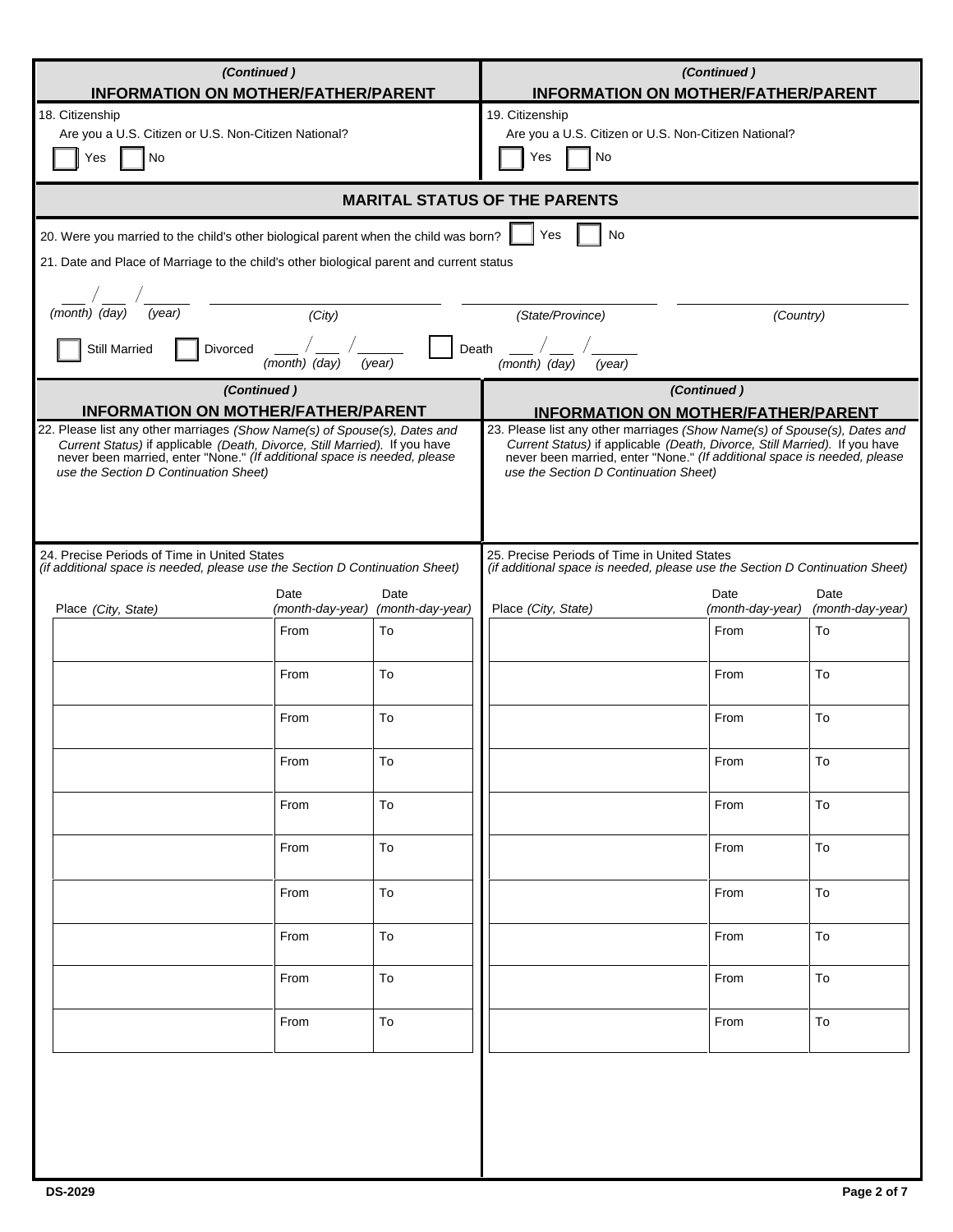| (Continued)<br><b>INFORMATION ON MOTHER/FATHER/PARENT</b>                                                                                                                                                                                                                                                                     |        |                                           | (Continued)<br><b>INFORMATION ON MOTHER/FATHER/PARENT</b>                                                                                                                                                                                                                        |                                                                                  |                                                     |                          |
|-------------------------------------------------------------------------------------------------------------------------------------------------------------------------------------------------------------------------------------------------------------------------------------------------------------------------------|--------|-------------------------------------------|----------------------------------------------------------------------------------------------------------------------------------------------------------------------------------------------------------------------------------------------------------------------------------|----------------------------------------------------------------------------------|-----------------------------------------------------|--------------------------|
| 26. Precise Periods Abroad in U.S. Armed Forces, in other U.S. Government<br>Employment, with Qualifying International Organization, or as a dependent<br>child of a person so employed (Specify) (if additional space is needed please<br>use the Section D Continuation Sheet)                                              |        |                                           | 27. Precise Periods Abroad in U.S. Armed Forces, in other U.S. Government<br>Employment, with Qualifying International Organization, or as a dependent<br>child of a person so employed (Specify) (if additional space is needed please<br>use the Section D Continuation Sheet) |                                                                                  |                                                     |                          |
| Branch/Agency/Org.                                                                                                                                                                                                                                                                                                            | Date   | Date<br>(month-day-year) (month-day-year) |                                                                                                                                                                                                                                                                                  | Branch/Agency/Org.                                                               | Date<br>(month-day-year)                            | Date<br>(month-day-year) |
|                                                                                                                                                                                                                                                                                                                               | From   | To                                        |                                                                                                                                                                                                                                                                                  |                                                                                  | From                                                | To                       |
|                                                                                                                                                                                                                                                                                                                               | From   | To                                        |                                                                                                                                                                                                                                                                                  |                                                                                  | From                                                | To                       |
|                                                                                                                                                                                                                                                                                                                               | From   | To                                        |                                                                                                                                                                                                                                                                                  |                                                                                  | From                                                | To                       |
|                                                                                                                                                                                                                                                                                                                               | From   | To                                        |                                                                                                                                                                                                                                                                                  |                                                                                  | From                                                | To                       |
|                                                                                                                                                                                                                                                                                                                               | From   | To                                        |                                                                                                                                                                                                                                                                                  |                                                                                  | From                                                | To                       |
|                                                                                                                                                                                                                                                                                                                               | From   | To                                        |                                                                                                                                                                                                                                                                                  |                                                                                  | From                                                | To                       |
|                                                                                                                                                                                                                                                                                                                               | From   | To                                        |                                                                                                                                                                                                                                                                                  |                                                                                  | From                                                | To                       |
|                                                                                                                                                                                                                                                                                                                               | From   | To                                        |                                                                                                                                                                                                                                                                                  |                                                                                  | From                                                | To                       |
|                                                                                                                                                                                                                                                                                                                               | From   | To                                        |                                                                                                                                                                                                                                                                                  |                                                                                  | From                                                | To                       |
|                                                                                                                                                                                                                                                                                                                               | From   | To                                        |                                                                                                                                                                                                                                                                                  |                                                                                  | From                                                | To                       |
| $\overline{B}$ .                                                                                                                                                                                                                                                                                                              |        |                                           |                                                                                                                                                                                                                                                                                  | THIS SECTION TO BE COMPLETED BEFORE/BY CONSULAR OFFICER, NOTARY PUBLIC, OR OTHER |                                                     |                          |
| NOTE: If a U.S. citizen parent transmitting citizenship to the child born out of wedlock is not present, he or she may complete State Department Form DS 5507<br>Affidavit of Parentage Physical Presence and Support and submit separately. Only the U.S. citizen father of a child born abroad out of wedlock must complete |        | PERSON QUALIFIED TO ADMINISTER OATH       |                                                                                                                                                                                                                                                                                  |                                                                                  |                                                     |                          |
| the acknowledgement of paternity and agreement to provide financial support.                                                                                                                                                                                                                                                  |        |                                           |                                                                                                                                                                                                                                                                                  |                                                                                  |                                                     |                          |
| 28. l                                                                                                                                                                                                                                                                                                                         | (Name) |                                           |                                                                                                                                                                                                                                                                                  |                                                                                  | do solemnly swear (or affirm)(check all that apply) |                          |
| I am a U.S. citizen or non-citizen national. I am the father of                                                                                                                                                                                                                                                               |        |                                           |                                                                                                                                                                                                                                                                                  |                                                                                  |                                                     |                          |
|                                                                                                                                                                                                                                                                                                                               |        |                                           |                                                                                                                                                                                                                                                                                  | (Name of Child)                                                                  |                                                     |                          |
|                                                                                                                                                                                                                                                                                                                               |        |                                           |                                                                                                                                                                                                                                                                                  |                                                                                  | My child was born out of wedlock, and I am the      |                          |
| who was born on $\frac{ }{(Date \ of \ Birth)}$ in $\frac{ }{(Place \ of \ Birth)}$<br>(Place of Birth)                                                                                                                                                                                                                       |        |                                           |                                                                                                                                                                                                                                                                                  |                                                                                  |                                                     |                          |
| the father through whom he/she is claiming U.S. citizenship.<br>I agree to provide financial support for this child until he/she reaches the age of eighteen                                                                                                                                                                  |        |                                           |                                                                                                                                                                                                                                                                                  |                                                                                  |                                                     |                          |
| (Signature of Affiant)                                                                                                                                                                                                                                                                                                        |        |                                           |                                                                                                                                                                                                                                                                                  |                                                                                  |                                                     |                          |
|                                                                                                                                                                                                                                                                                                                               |        |                                           |                                                                                                                                                                                                                                                                                  |                                                                                  |                                                     |                          |
| SUBSCRIBED AND SWORN TO (AFFIRMED) before me this ________ day of ______________                                                                                                                                                                                                                                              |        |                                           |                                                                                                                                                                                                                                                                                  |                                                                                  |                                                     |                          |
| (Signature and Title of Administering Officer)                                                                                                                                                                                                                                                                                |        |                                           |                                                                                                                                                                                                                                                                                  |                                                                                  |                                                     |                          |
|                                                                                                                                                                                                                                                                                                                               |        |                                           |                                                                                                                                                                                                                                                                                  |                                                                                  | (SEAL)                                              |                          |
|                                                                                                                                                                                                                                                                                                                               |        |                                           |                                                                                                                                                                                                                                                                                  |                                                                                  |                                                     |                          |
|                                                                                                                                                                                                                                                                                                                               |        |                                           |                                                                                                                                                                                                                                                                                  |                                                                                  |                                                     |                          |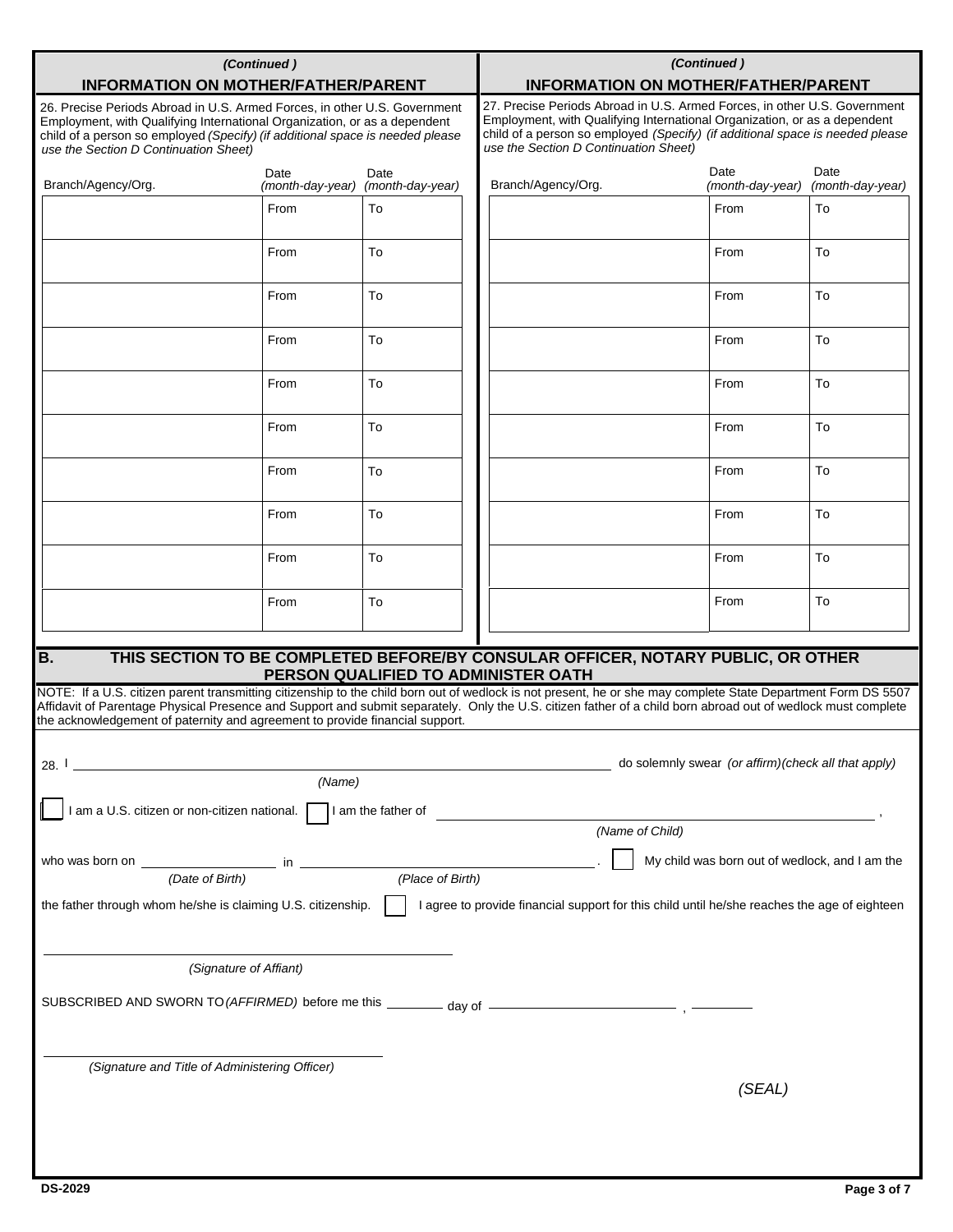| (Continued)<br>THIS SECTION TO BE COMPLETED BEFORE/BY CONSULAR OFFICER, NOTARY PUBLIC, OR OTHER<br>PERSON QUALIFIED TO ADMINISTER OATHS |                                                                                           |      |                                              |  |  |  |
|-----------------------------------------------------------------------------------------------------------------------------------------|-------------------------------------------------------------------------------------------|------|----------------------------------------------|--|--|--|
| 29. Affirmation:                                                                                                                        | I SOLEMNLY SWEAR (OR AFFIRM) THAT THE STATEMENTS MADE ON THIS APPLICATION ARE TRUE TO THE |      |                                              |  |  |  |
| BEST OF MY KNOWLEDGE AND BELIEF.                                                                                                        |                                                                                           |      |                                              |  |  |  |
| Name of Person(s) Providing Information                                                                                                 | Relationship to the Child<br>(Parent, Legal Guardian, Other (Specify))                    |      | Signature of Person(s) Providing Information |  |  |  |
| Type Name and Title of Official                                                                                                         | Signature of Official                                                                     | City | Date                                         |  |  |  |
|                                                                                                                                         |                                                                                           |      | (month) (day)<br>(year)                      |  |  |  |
| Subscribed to: (SEAL)                                                                                                                   |                                                                                           |      |                                              |  |  |  |
| 30. Approval of Consular Report of Birth                                                                                                |                                                                                           |      |                                              |  |  |  |
| (Printed Name of Consular Officer)                                                                                                      |                                                                                           |      | (Signature of Consular Officer)              |  |  |  |
|                                                                                                                                         |                                                                                           |      |                                              |  |  |  |
| (Approving Post)                                                                                                                        | (month) (day) (year)<br>(Date of Approval)                                                |      | (Registration Number)                        |  |  |  |
|                                                                                                                                         |                                                                                           |      |                                              |  |  |  |
|                                                                                                                                         |                                                                                           |      |                                              |  |  |  |
|                                                                                                                                         |                                                                                           |      |                                              |  |  |  |
|                                                                                                                                         |                                                                                           |      |                                              |  |  |  |
|                                                                                                                                         |                                                                                           |      |                                              |  |  |  |
|                                                                                                                                         |                                                                                           |      |                                              |  |  |  |
|                                                                                                                                         |                                                                                           |      |                                              |  |  |  |
|                                                                                                                                         |                                                                                           |      |                                              |  |  |  |
|                                                                                                                                         |                                                                                           |      |                                              |  |  |  |
|                                                                                                                                         |                                                                                           |      |                                              |  |  |  |
|                                                                                                                                         |                                                                                           |      |                                              |  |  |  |
|                                                                                                                                         |                                                                                           |      |                                              |  |  |  |
|                                                                                                                                         |                                                                                           |      |                                              |  |  |  |
|                                                                                                                                         |                                                                                           |      |                                              |  |  |  |
|                                                                                                                                         |                                                                                           |      |                                              |  |  |  |
|                                                                                                                                         |                                                                                           |      |                                              |  |  |  |
|                                                                                                                                         |                                                                                           |      |                                              |  |  |  |
|                                                                                                                                         |                                                                                           |      |                                              |  |  |  |
|                                                                                                                                         |                                                                                           |      |                                              |  |  |  |
|                                                                                                                                         |                                                                                           |      |                                              |  |  |  |
|                                                                                                                                         |                                                                                           |      |                                              |  |  |  |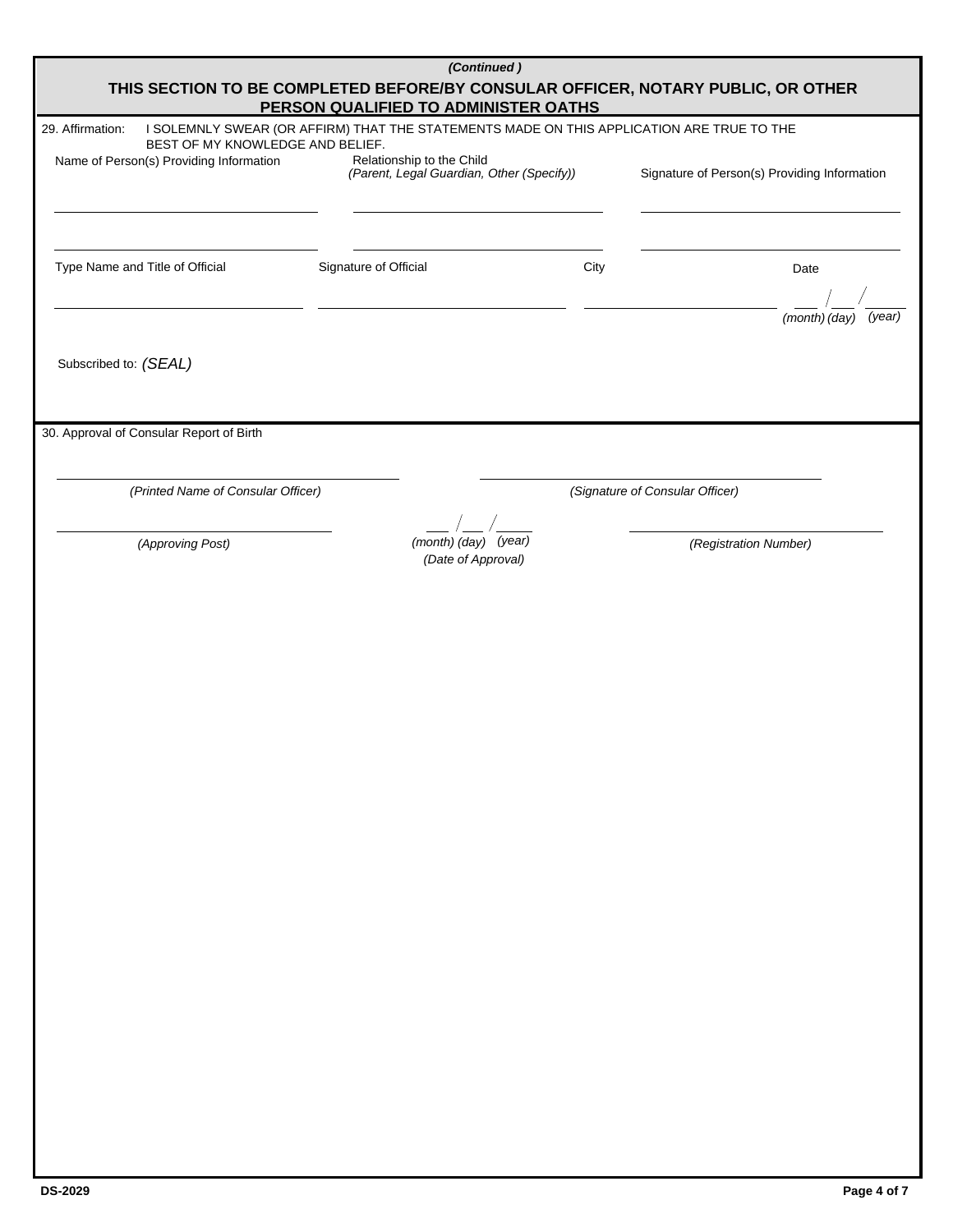| C.<br>THIS SECTION TO BE COMPLETED BY CONSULAR OFFICER                                                                             |                                                               |                                    |                   |                                            |  |  |  |
|------------------------------------------------------------------------------------------------------------------------------------|---------------------------------------------------------------|------------------------------------|-------------------|--------------------------------------------|--|--|--|
| 31. Documents Presented - Please mark accordingly and provide date of document. (If more space is required, list on separate page) |                                                               |                                    |                   |                                            |  |  |  |
| Child's Birth Certificate /                                                                                                        |                                                               |                                    |                   |                                            |  |  |  |
| (month) (day) (year)                                                                                                               | $\overline{(City)}$                                           |                                    | (Province)        | (Country)                                  |  |  |  |
| Marriage Certificate                                                                                                               |                                                               |                                    |                   |                                            |  |  |  |
|                                                                                                                                    | (month) (day) (year) (month) (day) (year)                     | (City)                             |                   | (State)                                    |  |  |  |
| (File Date)                                                                                                                        | (Date of Issuance)                                            |                                    |                   |                                            |  |  |  |
|                                                                                                                                    |                                                               |                                    |                   |                                            |  |  |  |
|                                                                                                                                    | (Province)                                                    | (Country)                          |                   |                                            |  |  |  |
|                                                                                                                                    |                                                               |                                    |                   |                                            |  |  |  |
| Divorce Decree(s) (a) $\sqrt{2}$                                                                                                   |                                                               |                                    |                   |                                            |  |  |  |
| (File Date)                                                                                                                        | (month)(day) (year) (month)(day) (year)<br>(Date of Issuance) | (City)                             |                   | (State)                                    |  |  |  |
|                                                                                                                                    |                                                               |                                    |                   |                                            |  |  |  |
|                                                                                                                                    |                                                               |                                    |                   |                                            |  |  |  |
|                                                                                                                                    | (Province)                                                    | (Country)                          |                   |                                            |  |  |  |
| (b) $\frac{1}{\sqrt{2}}$ / $\frac{1}{\sqrt{2}}$ / $\frac{1}{\sqrt{2}}$                                                             |                                                               |                                    |                   |                                            |  |  |  |
|                                                                                                                                    | (month)(day) (year) (month)(day) (year)                       | (City)                             |                   | (State)                                    |  |  |  |
| (File Date)                                                                                                                        | (Date of Issuance)                                            |                                    |                   |                                            |  |  |  |
|                                                                                                                                    |                                                               |                                    |                   |                                            |  |  |  |
|                                                                                                                                    | (Province)                                                    | (Country)                          |                   |                                            |  |  |  |
|                                                                                                                                    |                                                               |                                    |                   |                                            |  |  |  |
| $(c)$ $\qquad$                                                                                                                     | (month)(day) (year) (month)(day) (year)                       | (City)                             |                   | (State)                                    |  |  |  |
| (File Date)                                                                                                                        | (Date of Issuance)                                            |                                    |                   |                                            |  |  |  |
|                                                                                                                                    |                                                               |                                    |                   |                                            |  |  |  |
|                                                                                                                                    | (Province)                                                    | (Country)                          |                   |                                            |  |  |  |
|                                                                                                                                    |                                                               |                                    |                   |                                            |  |  |  |
| $(a)$ /<br>Death Certificate(s)                                                                                                    |                                                               |                                    |                   |                                            |  |  |  |
| (month) (day) (year)                                                                                                               |                                                               | (City)                             | (State)           |                                            |  |  |  |
| (b) $\frac{1}{2}$ /                                                                                                                |                                                               |                                    |                   |                                            |  |  |  |
| (month) (day) (year)                                                                                                               |                                                               | (City)                             | (State)           |                                            |  |  |  |
| Mother/Father/Parent's Passport                                                                                                    |                                                               |                                    |                   |                                            |  |  |  |
|                                                                                                                                    | (Passport Number)                                             | (month) (day) (year)               | (Nationality)     |                                            |  |  |  |
|                                                                                                                                    |                                                               | (Date of Issuance)                 |                   |                                            |  |  |  |
|                                                                                                                                    |                                                               |                                    |                   |                                            |  |  |  |
| Mother/Father/Parent's Passport                                                                                                    | (Passport Number)                                             | (month) (day) (year)               | (Nationality)     |                                            |  |  |  |
|                                                                                                                                    |                                                               | (Date of Issuance)                 |                   |                                            |  |  |  |
| Other Identity Document of                                                                                                         |                                                               |                                    |                   |                                            |  |  |  |
| Mother/Father/Parent<br>(e.g. Naturalization Certificate)                                                                          |                                                               | (Name of the Citizenship Document) | (Document Number) | (month) (day) (year)                       |  |  |  |
|                                                                                                                                    |                                                               |                                    |                   | (Date of Issuance)                         |  |  |  |
| Other Identity Document of<br>Mother/Father/Parent                                                                                 |                                                               |                                    |                   |                                            |  |  |  |
| (e.g. Naturalization Certificate)                                                                                                  |                                                               | (Name of the Citizenship Document) | (Document Number) | (month) (day) (year)                       |  |  |  |
| Other Identity Document of                                                                                                         |                                                               |                                    |                   | (Date of Issuance)                         |  |  |  |
| Mother/Father/Parent<br>(e.g. Driver's License)                                                                                    |                                                               |                                    |                   |                                            |  |  |  |
|                                                                                                                                    |                                                               | (Name of the Identity Document)    | (Document Number) | (month) (day) (year)<br>(Date of Issuance) |  |  |  |
| Other Identity Document of                                                                                                         |                                                               |                                    |                   |                                            |  |  |  |
| Mother/Father/Parent<br>(e.g. Driver's License)                                                                                    |                                                               | (Name of the Identity Document)    | (Document Number) | (month) (day) (year)                       |  |  |  |
|                                                                                                                                    |                                                               |                                    |                   | (Date of Issuance)                         |  |  |  |
| Other (Legal Guardianship; Power of                                                                                                |                                                               |                                    |                   |                                            |  |  |  |
| Attorney, etc.)                                                                                                                    |                                                               | (Name of the Document)             | (Document Number) | (month) (day) (year)                       |  |  |  |
|                                                                                                                                    |                                                               |                                    |                   | (Date of Issuance)                         |  |  |  |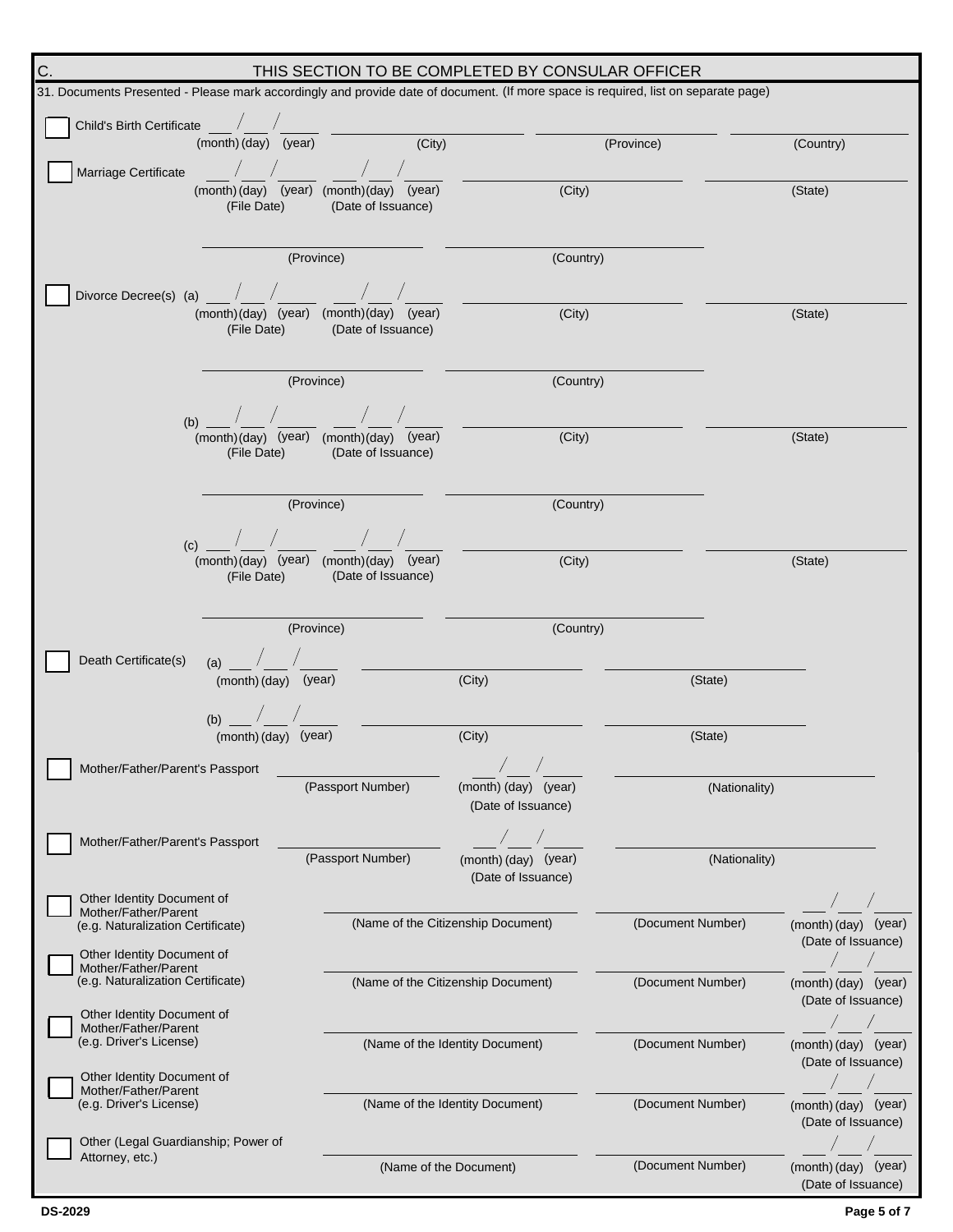**D. CONTINUATION SHEET** *(USE THIS SPACE FOR ADDITIONAL INFORMATION)*